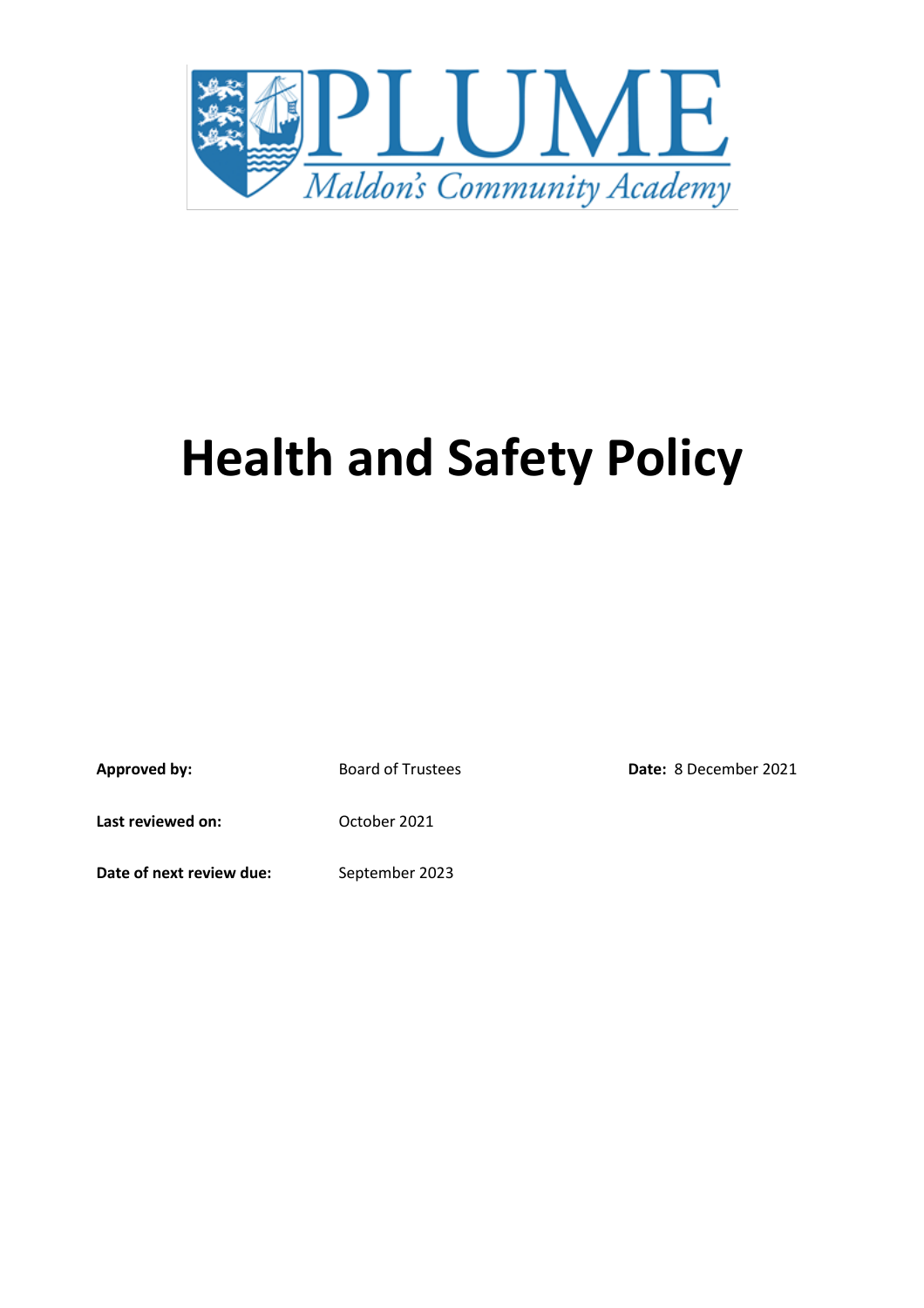# **Contents**

| Appendix 3. Recommended absence period for preventing the spread of infection  15 |  |
|-----------------------------------------------------------------------------------|--|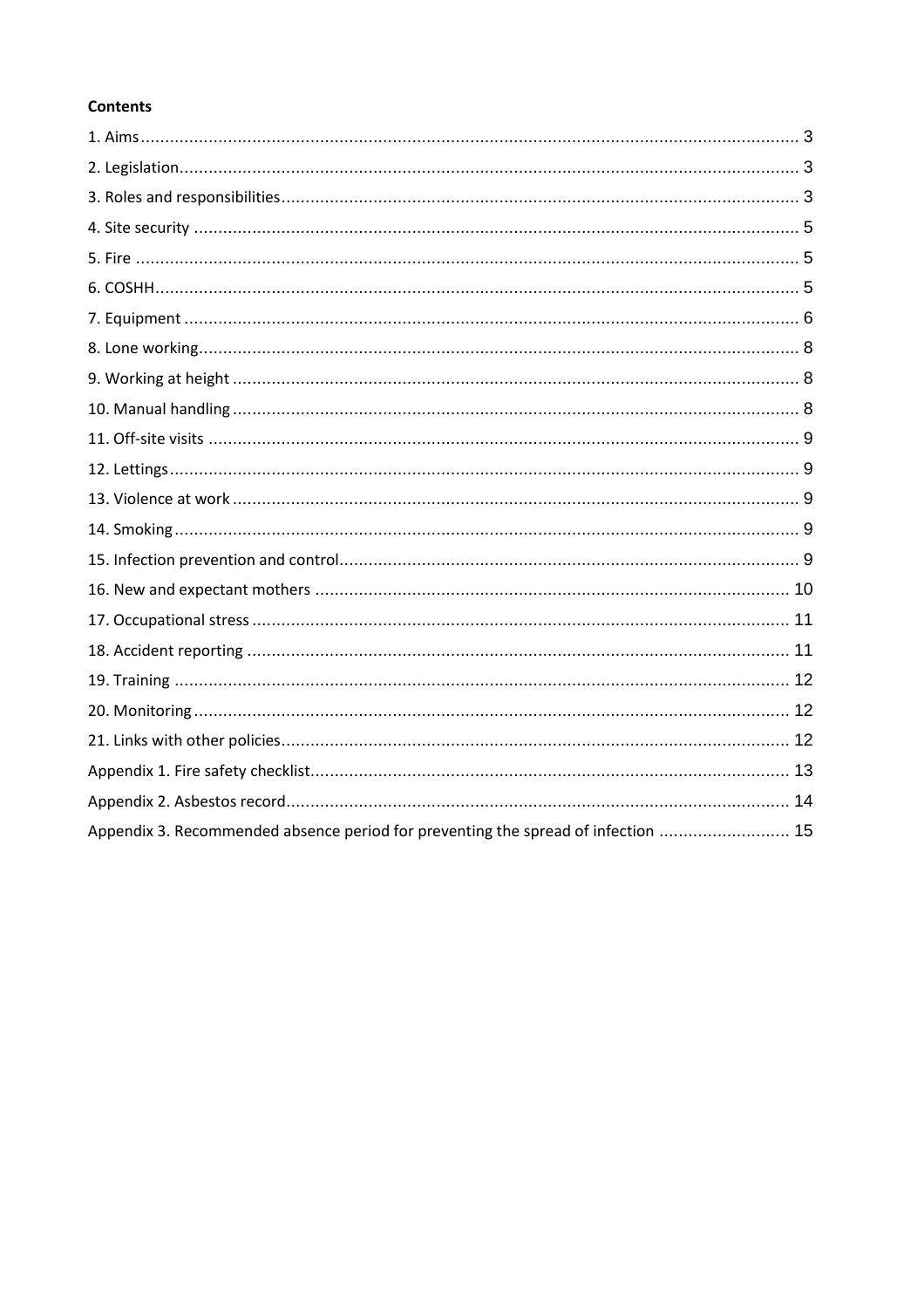## **1. Aims**

Plume, Maldon's Community Academy aims to:

- $\Box$  provide and maintain a safe and healthy environment
- $\Box$  establish and maintain safe working procedures amongst staff, students and all visitors to both academy campuses
- $\Box$  have robust procedures in place in case of emergencies
- $\Box$  ensure that the premises and equipment are maintained safely, and are regularly inspected.

## **2. Legislation**

This policy is based on advice from the Department for Education on [health and safety in academies](https://www.gov.uk/government/publications/health-and-safety-advice-for-schools) and the following legislation:

- $\Box$  The Health and Safety [at Work etc. Act 1974,](http://www.legislation.gov.uk/ukpga/1974/37) which sets out the general duties employers have towards employees and duties relating to lettings
- $\Box$  [The Management of Health and Safety at Work Regulations 1992,](http://www.legislation.gov.uk/uksi/1992/2051/regulation/3/made) which require employers to make an assessment of the risks to the health and safety of their employees
- □ [The Management of Health and Safety at Work Regulations 1999,](http://www.legislation.gov.uk/uksi/1999/3242/contents/made) which require employers to carry out risk assessments, make arrangements to implement necessary measures, and arrange for appropriate information and training
- □ [The Control of Substances Hazardous to Health Regulations 2002,](http://www.legislation.gov.uk/uksi/2002/2677/contents/made) which require employers to control substances that are hazardous to health
- □ [The Reporting of Injuries, Diseases and Dangerous Occurrences](http://www.legislation.gov.uk/uksi/2013/1471/schedule/1/paragraph/1/made) Regulations (RIDDOR) 2013, which state that some accidents must be reported to the Health and Safety Executive and set out the timeframe for this and how long records of such accidents must be kept
- $\Box$  [The Health and Safety \(Display Screen Equipment\) Regulations 1992,](http://www.legislation.gov.uk/uksi/1992/2792/contents/made) which require employers to carry out digital screen equipment assessments and states users' entitlement to an eyesight test
- $\Box$  [The Gas Safety \(Installation and Use\) Regulations 1998,](http://www.legislation.gov.uk/uksi/1998/2451/regulation/4/made) which require work on gas fittings to be carried out by someone on the Gas Safe Register
- $\Box$  [The Regulatory Reform \(Fire Safety\) Order 2005,](http://www.legislation.gov.uk/uksi/2005/1541/part/2/made) which requires employers to take general fire precautions to ensure the safety of their staff
- $\Box$  [The Work at Height Regulations 2005,](http://www.legislation.gov.uk/uksi/2005/735/contents/made) which requires employers to protect their staff from falls from height

The academy follows [national guidance published by Public Health England](https://www.gov.uk/government/uploads/system/uploads/attachment_data/file/522337/Guidance_on_infection_control_in_schools.pdf) when responding to infection control issues.

This policy complies with our funding agreement and articles of association.

#### **3. Roles and responsibilities**

#### **3.1 The Board of Trustees**

The Board of Trustees has ultimate responsibility for health and safety matters in the academy, but will delegate day-to-day responsibility to the Executive Principal.

The Board of Trustees has a duty to take reasonable steps to ensure that staff and students and visitors are not exposed to risks to their health and safety. This applies to activities on or off the academy premises.

The Board of Trustees, as the employer, also has a duty to: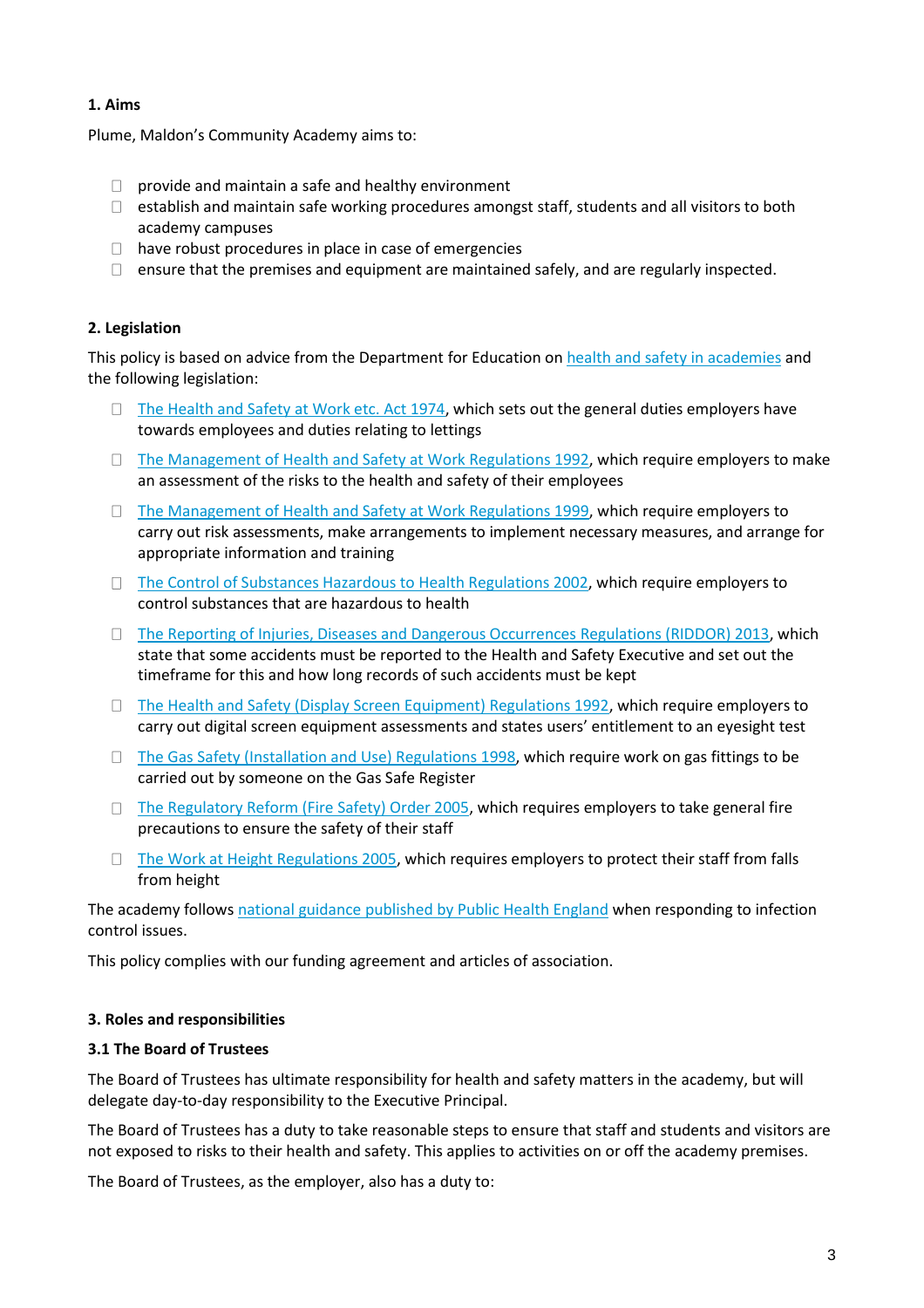- $\Box$  assess the risks to staff and others affected by academy activities in order to identify and introduce the health and safety measures necessary to manage those risks
- $\Box$  inform employees about risks and the measures in place to manage them
- $\Box$  ensure that adequate health and safety training is provided.

The Trustee who oversees health and safety is Mark Howell.

#### **3.2 Executive Principal**

The Executive Principal is responsible for health and safety day-to-day. This involves:

- $\Box$  implementing the health and safety policy
- $\Box$  ensuring there is enough staff to safely supervise students
- $\Box$  ensuring that the academy building and premises are safe and regularly inspected
- $\Box$  providing adequate training for academy staff
- $\Box$  reporting to the Board of Trustees on health and safety matters
- $\Box$  ensuring appropriate evacuation procedures are in place and regular evacuation fire drills are held
- $\Box$  ensuring that in their absence, health and safety responsibilities are delegated to another member of staff
- ensuring all risk assessments are completed and reviewed
- $\Box$  staff will have access to personal protective equipment, where necessary
- $\Box$  monitoring cleaning contracts, and ensuring cleaners are appropriately trained and have access to personal protective equipment, where necessary

In the Executive Principal's absence, the Head(s) of Academy's will assume the above day-to-day health and safety responsibilities.

#### **3.3 Health and safety lead**

The nominated health and safety lead is the Director of Finance & Premises supported by the Premises Manager.

## **3.4 Staff**

Academy staff have a duty to take care of students in the same way that a prudent parent/carer would do so.

#### Staff will:

- $\Box$  take reasonable care of their own health and safety and that of others who may be affected by what they do at work
- $\Box$  co-operate with the academy on health and safety matters
- $\Box$  work in accordance with training and instructions
- $\Box$  inform the appropriate person of any work situation representing a serious and immediate danger so that remedial action can be taken
- $\Box$  model safe and hygienic practice for students
- $\Box$  understand emergency evacuation procedures and feel confident in implementing them.

#### **3.5 Students and parents/carers**

Students and parents/carers are responsible for following the academy's health and safety advice, on-site and off-site, and for reporting any health and safety incidents to a member of staff.

#### **3.6 Contractors**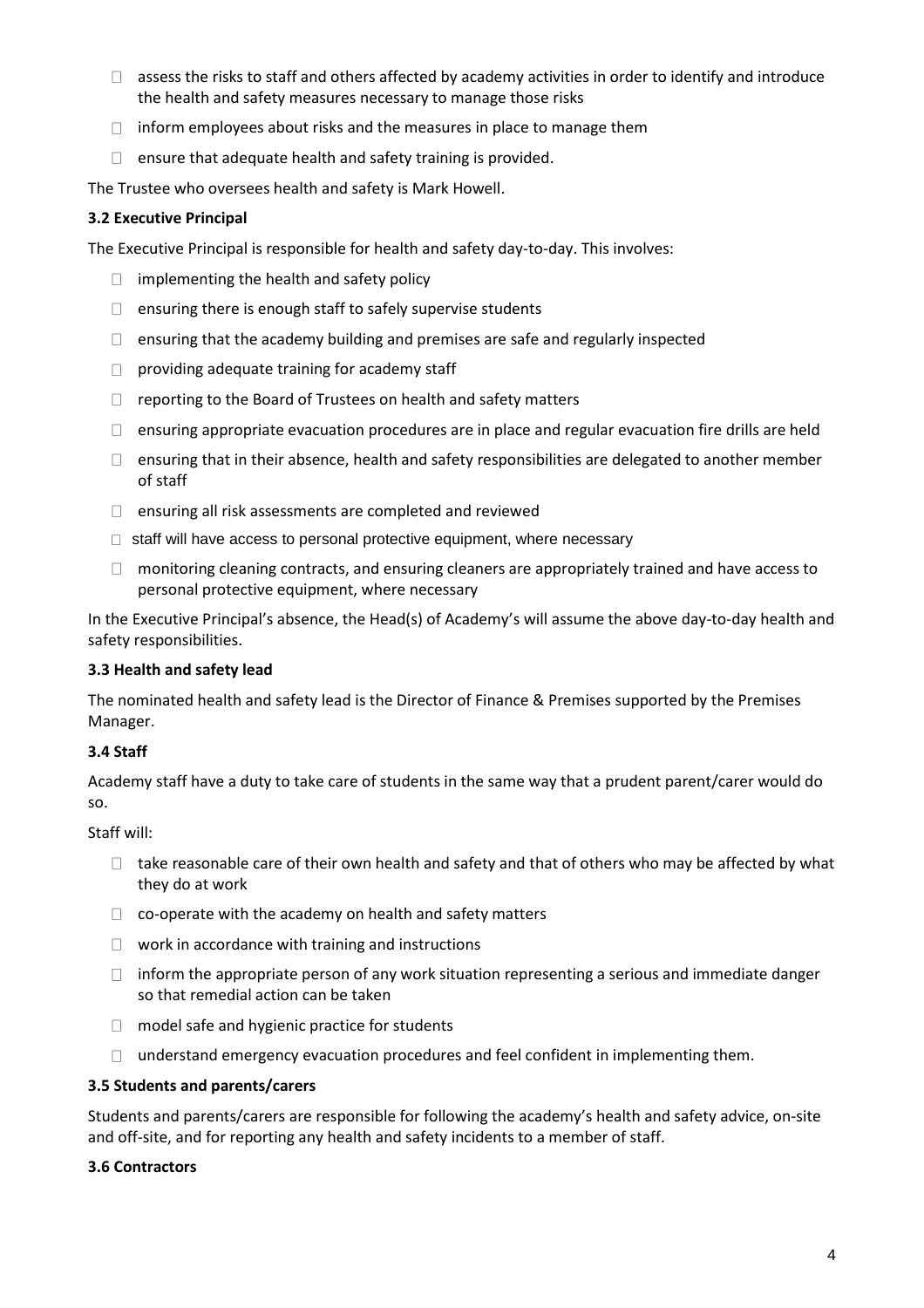Contractors will agree health and safety practices with the Premises Manager before starting work. Before work begins the contractor will provide evidence that they have completed an adequate risk assessment of all their planned work.

#### **4. Site security**

The Premises Manager and Site Staff are responsible for the security of the academy site in and out of academy hours. They are responsible for visual inspections of the site, and for the intruder and fire alarm systems.

*The Premises Manager and Site Staff are* key holders and will respond to an emergency.

#### **5. Fire**

Emergency exits, assembly points and assembly point instructions are clearly identified by safety signs and notices. Fire risk assessment of the premises will be reviewed regularly.

Emergency evacuations are practised at least once a term (the legal minimum is twice per year).

The fire alarm is a loud continuous pulsing ringing tone.

Fire alarm testing will take place once a week at each campus. The Premises Manager will maintain a register of checks, and any malfunctions will be rectified immediately.

New staff will be trained in fire safety and all staff and students will be made aware of any new fire risks.

In the event of a fire:

- $\Box$  the alarm will be raised immediately by whoever discovers the fire and emergency services contacted. Evacuation procedures will also begin immediately
- $\Box$  fire extinguishers may be used by staff only, and only then if staff are trained in how to operate them and are confident they can use them without putting themselves or others at risk
- $\Box$  staff and students will congregate at the assembly point. These are the tennis courts at Fambridge Road and the playground at Mill Road
- $\Box$  form tutors/class teachers will take a register of students, which will then be checked against the attendance register of that day
- $\Box$  the administrators will take a register of all staff
- $\Box$  staff and students will remain outside the building until the Fire Marshall or emergency services say it is safe to re-enter.

The academy will have special arrangements in place for the evacuation of people with mobility needs and fire risk assessments will also pay particular attention to those with disabilities.

*The academy maintains a separate 'Plume Academy Emergency Plan' (PAEP) which contains detailed operational instructions on the evacuation of non-ambulant individuals during a fire alarm. In addition to this any student or member of staff with known mobility issues will have a dedicated 'personal emergency evacuation plan' (PEEP) that will be agreed by the user and the person responsible for their care.*

A fire safety checklist can be found in appendix 1.

#### **6. COSHH**

Academies are required to control hazardous substances, which can take many forms, including:

- $\Box$  chemicals
- $\Box$  products containing chemicals
- fumes
- $\Box$  dusts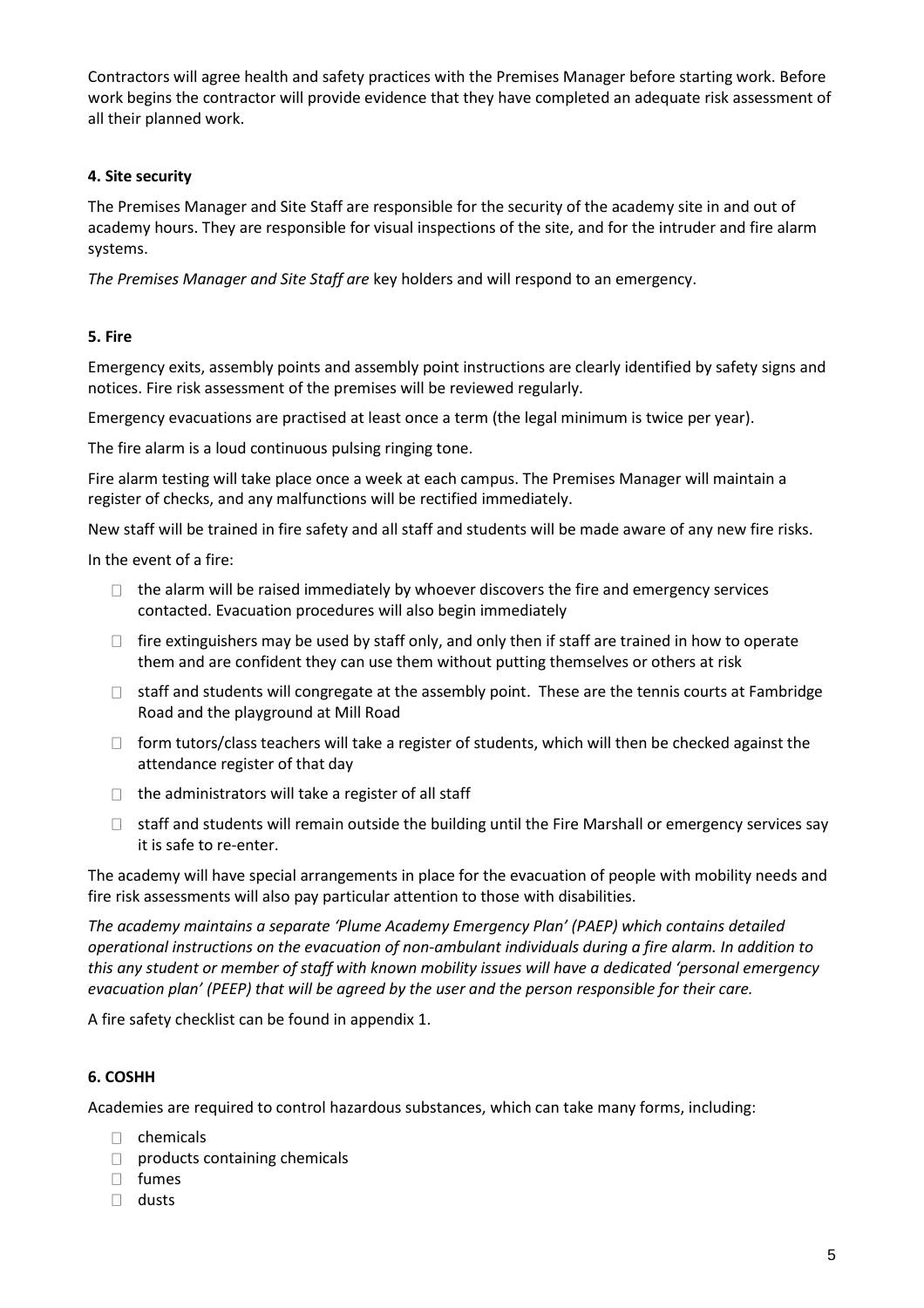- vapours
- mists
- **gases and asphyxiating gases**
- $\Box$  germs that cause diseases, such as leptospirosis or legionnaires disease.

Control of substances hazardous to health (COSHH) risk assessments are completed by the Head of the faculty/ department in which they occur and circulated to all employees who work with hazardous substances. Staff will also be provided with protective equipment, where necessary.

Our staff use and store hazardous products in accordance with instructions on the product label. All hazardous products are kept in their original containers, with clear labelling and product information.

Any hazardous products are disposed of in accordance with specific disposal procedures.

Emergency procedures, including procedures for dealing with spillages, are displayed near where hazardous products are stored and in areas where they are routinely used.

## **6.1 Gas safety**

- $\Box$  Installation, maintenance and repair of gas appliances and fittings will be carried out by a competent Gas Safe registered engineer.
- $\Box$  Gas pipework, appliances and flues are regularly maintained.
- $\Box$  All rooms with gas appliances are checked to ensure that they have adequate ventilation.

# **6.2 Legionella**

- $\Box$  A water risk assessment has been completed by the Premises Manager. The Premises Manager is responsible for ensuring that the identified operational controls are conducted and recorded in the academy's water log book
- $\Box$  This risk assessment will be reviewed every 2 years and when significant changes have occurred to the water system and/or building footprint
- $\Box$  The risks from legionella are mitigated by the following:
	- $\circ$  weekly temperature checks on all hot water taps (records retained by the Premises Manager)
	- $\circ$  regular samples and checks completed by approved and qualified external contractors
	- $\circ$  regular disinfection of any water vessel where legionella counts are found to be above prescribed limits.

## **6.3 Asbestos**

- $\Box$  Staff are briefed on the hazards of asbestos, the location of any asbestos in the academy and the action to take if they suspect they have disturbed it
- $\Box$  Arrangements are in place to ensure that contractors are made aware of any asbestos on the premises and that it is not disturbed by their work
- $\Box$  Contractors will be advised that if they discover material which they suspect could be asbestos, they will stop work immediately until the area is declared safe
- $\Box$  An asbestos register is kept indicating the location of asbestos that has been found on the academy site, and is maintained by the Premises Manager – appendix 2 for example.

## **7. Equipment**

- $\Box$  All equipment and machinery is maintained in accordance with the manufacturer's instructions. In addition, maintenance schedules outline when extra checks should take place.
- $\Box$  When new equipment is purchased, it is checked to ensure that it meets appropriate educational standards.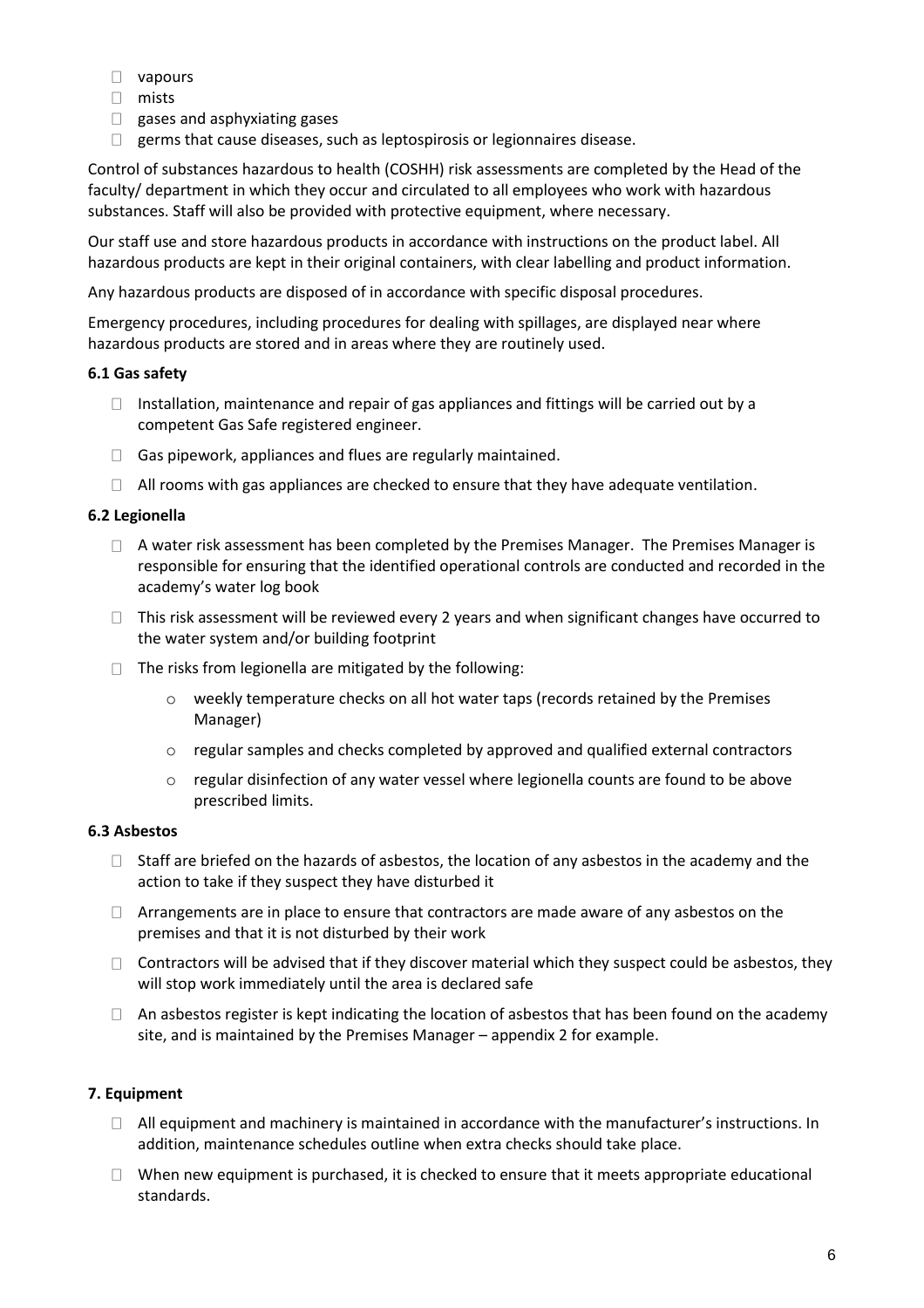- $\Box$  All equipment is stored in the appropriate storage containers and areas. All containers are labelled with the correct hazard sign and contents.
- $\Box$  All relevant equipment is checked by Zurich Municipal Insurance as part of their annual engineering inspections (this includes all pressure vessels)

#### **7.1 Electrical equipment**

- $\Box$  All staff are responsible for ensuring that they use and handle electrical equipment sensibly and safely in accordance with the manufacturer instructions.
- $\Box$  Any student or volunteer who handles electrical appliances does so under the supervision of the member of staff who so directs them.
- $\Box$  Any potential hazards will be reported to the Premises Manager immediately.
- $\Box$  Permanently installed electrical equipment is connected through a dedicated isolator switch and adequately bonded to earth.
- $\Box$  Only trained staff members can check plugs.
- $\Box$  Where necessary a portable appliance test (PAT) will be carried out by a competent person.
- $\Box$  All isolators switches are clearly marked to identify their machine.
- $\Box$  Electrical apparatus and connections will not be touched by wet hands and will only be used in dry conditions.
- $\Box$  Maintenance, repair, installation and disconnection work associated with permanently installed or portable electrical equipment is only carried out by a competent person who will work in accordance with manufacturer guidelines/manual.
- $\Box$  The electrical distributions system and bonding and grounding (earth), will maintained in accordance with national regulations by qualified personnel.

#### **7.2 PE equipment**

- $\Box$  Students are taught how to carry out and set up PE equipment safely and efficiently. Staff check that equipment is set up safely
- $\Box$  Any concerns about the condition of the gym floor or other apparatus will be reported to the Head of PE.

#### **7.3 Display screen equipment**

- $\Box$  All staff who use computers as a significant part of their normal work must complete a selfassessment of their display screen equipment (DSE) and workstation environment. 'Significant' is taken to be continuous/near continuous spells of an hour or more at a time
- $\Box$  Self-assessment forms and guidance are given to all staff as part of their initial induction and can also be obtained from the Director of Human Resources (HR)
- $\Box$  The self-assessment must also be completed by staff who chose to work at any other location other than the academy premises (e.g. working at home)
- $\Box$  Where DSE equipment or the workstation is changed, staff must complete a new self-assessment
- $\Box$  Staff identified as DSE users are entitled to an eyesight test for DSE use upon request, and at regular intervals thereafter, by a qualified optician (reasonable expenses will be reimbursed if corrective glasses are required specifically for DSE use). All eyesight tests must be agreed with the Director of HR before being undertaken, as unauthorised expenses will not be reimbursed.

## **7.4 Specialist equipment**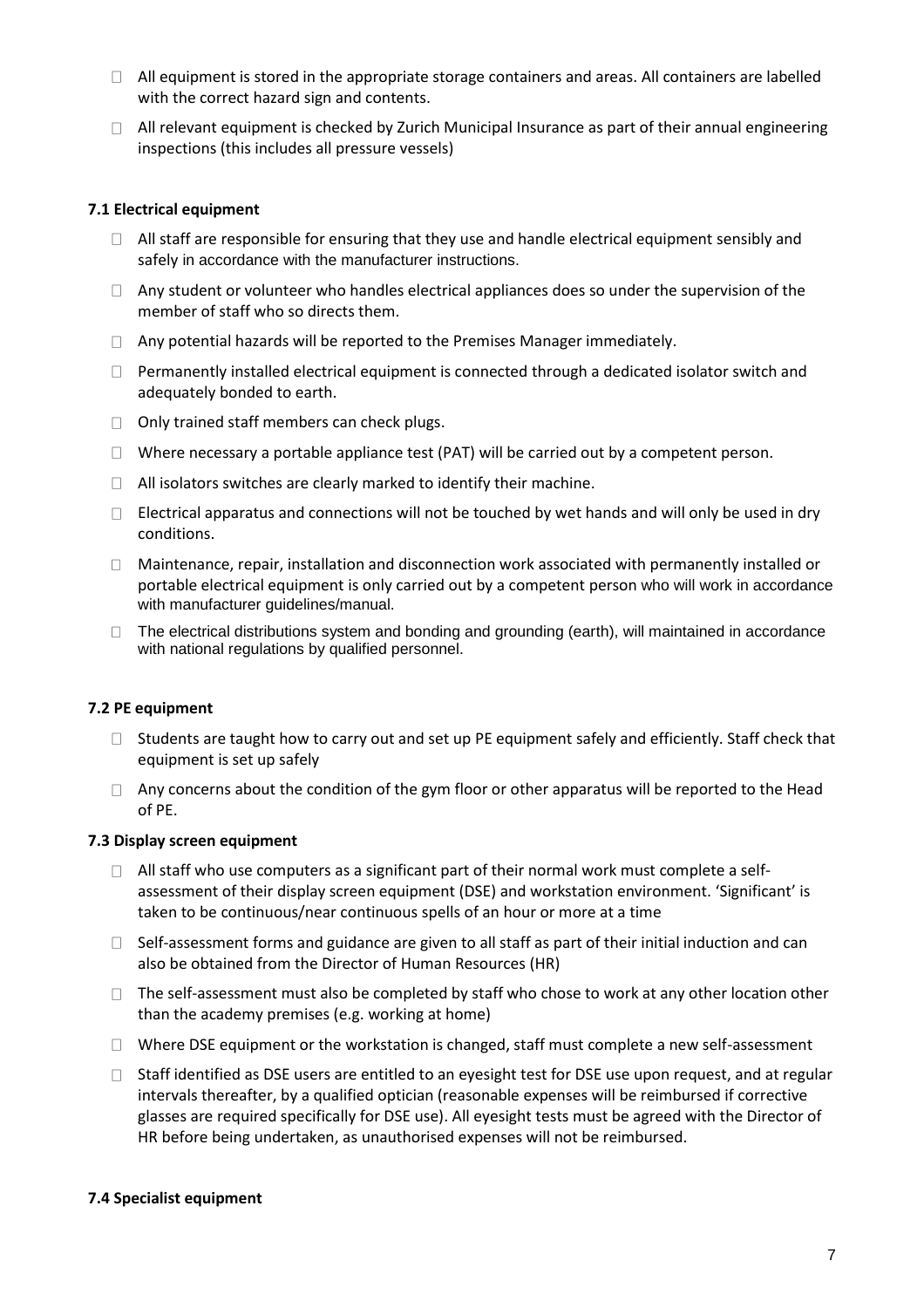Parents/carers are responsible for the maintenance and safety of their children's wheelchairs. In academy, staff promote the responsible use of wheelchairs.

Gas bottles/ oxygen cylinders are stored in a designated space, and staff are trained in the removal storage and replacement of gas bottles/ oxygen cylinders.

# **8. Lone working**

Lone working may include:

- $\Box$  late working
- $\Box$  home or site visits
- $\Box$  weekend working
- $\Box$  site manager duties
- $\Box$  site cleaning duties
- $\Box$  working in a single occupancy office.

Potentially dangerous activities, such as those where there is a risk of falling from height, will not be undertaken when working alone. If there are any doubts about the task to be performed, then the task will be postponed until other staff members are available.

If lone working is to be undertaken, a colleague, friend or family member will be informed about where the member of staff is and when they are likely to return.

The lone worker will ensure that they are medically fit to work alone.

# **9. Working at height**

We will ensure that work is properly planned, supervised and carried out by competent people with the skills, knowledge and experience to do the work.

In addition:

- $\Box$  the Premises Manager retains ladders for working at height
- $\Box$  students are prohibited from using ladders
- $\Box$  staff will wear appropriate footwear and clothing when using ladders
- $\Box$  contractors are expected to provide their own ladders or access tower for working at height
- $\Box$  before using a ladder or access tower, staff and contractors are expected to conduct a visual inspection to ensure its safety
- $\Box$  access to high levels, such as roofs, is only permitted by trained persons.

## **10. Manual handling**

It is up to individuals to determine whether they are fit to lift or move equipment and furniture. If an individual feels that to lift an item could result in injury or exacerbate an existing condition, they will ask for assistance.

The academy will ensure that proper mechanical aids and lifting equipment are available in academy, and that staff are trained in how to use them safely.

Staff and students are expected to use the following basic manual handling procedure:

- $\Box$  plan the lift and assess the load. If it is awkward or heavy, use a mechanical aid, such as a trolley, or ask another person to help
- $\Box$  take the more direct route that is clear from obstruction and is as flat as possible
- $\Box$  ensure the area where you plan to offload the load is clear
- $\Box$  when lifting, bend your knees and keep your back straight, feet apart and angled out. Ensure the load is held close to the body and firmly. Lift smoothly and slowly and avoid twisting, stretching and reaching where practicable.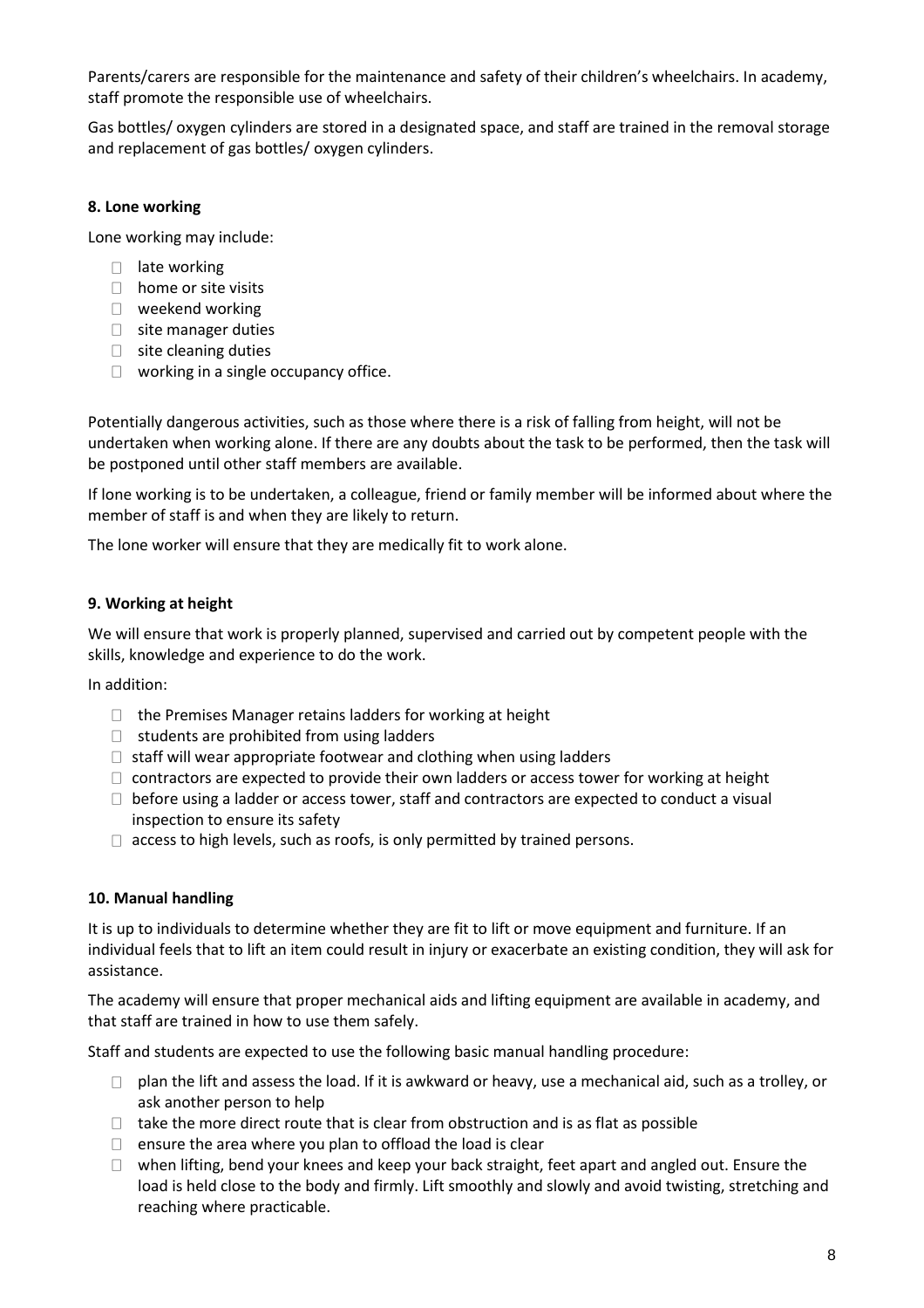## **11. Off-site visits**

When taking students off the academy premises, we will ensure that:

- $\Box$  risk assessments will be completed where off-site visits and activities require them
- $\Box$  all off-site visits are appropriately staffed
- $\Box$  staff will take an academy mobile phone, a portable first aid kit, information about the specific medical needs of students along with the parents'/carers' contact details
- $\Box$  there will always be at least one first aider on academy trips and visits.

## **12. Lettings**

This policy applies to lettings. Those who hire any aspect of the academy site or any facilities will be made aware of the content of the academy's health and safety policy, and will have responsibility for complying with it.

#### **13. Violence at work**

We believe that staff should not be in any danger at work, and will not tolerate violent or threatening behaviour towards our staff.

All staff will report any incidents of aggression or violence (or near misses) directed to themselves to their line manager/Executive Principal immediately. This applies to violence from students, visitors or other staff.

#### **14. Smoking**

Smoking is not permitted anywhere on the academy premises.

#### **15. Infection prevention and control**

We follow national guidance published by Public Health England (PHE) when responding to infection control issues. We will encourage staff and students to follow this good hygiene practice, outlined below, where applicable.

#### **15.1 Handwashing**

- $\Box$  wash hands with liquid soap and warm water, and dry with paper towels or hand blowers
- $\Box$  Always wash hands after using the toilet, before eating or handling food, and after handling animals
- $\Box$  cover all cuts and abrasions with waterproof dressings.

#### **15.2 Coughing and sneezing**

- $\Box$  cover mouth and nose with a tissue
- $\Box$  wash hands after using or disposing of tissues
- $\Box$  spitting is discouraged.

#### **15.3 Personal protective equipment**

- $\Box$  wear disposable non-powdered vinyl or latex-free CE-marked gloves and disposable plastic aprons where there is a risk of splashing or contamination with blood/body fluids (for example, nappy or pad changing)
- $\Box$  wear goggles if there is a risk of splashing to the face
- $\Box$  use the correct personal protective equipment when handling cleaning chemicals.

#### **15.4 Cleaning of the environment**

 $\Box$  clean the environment frequently and thoroughly.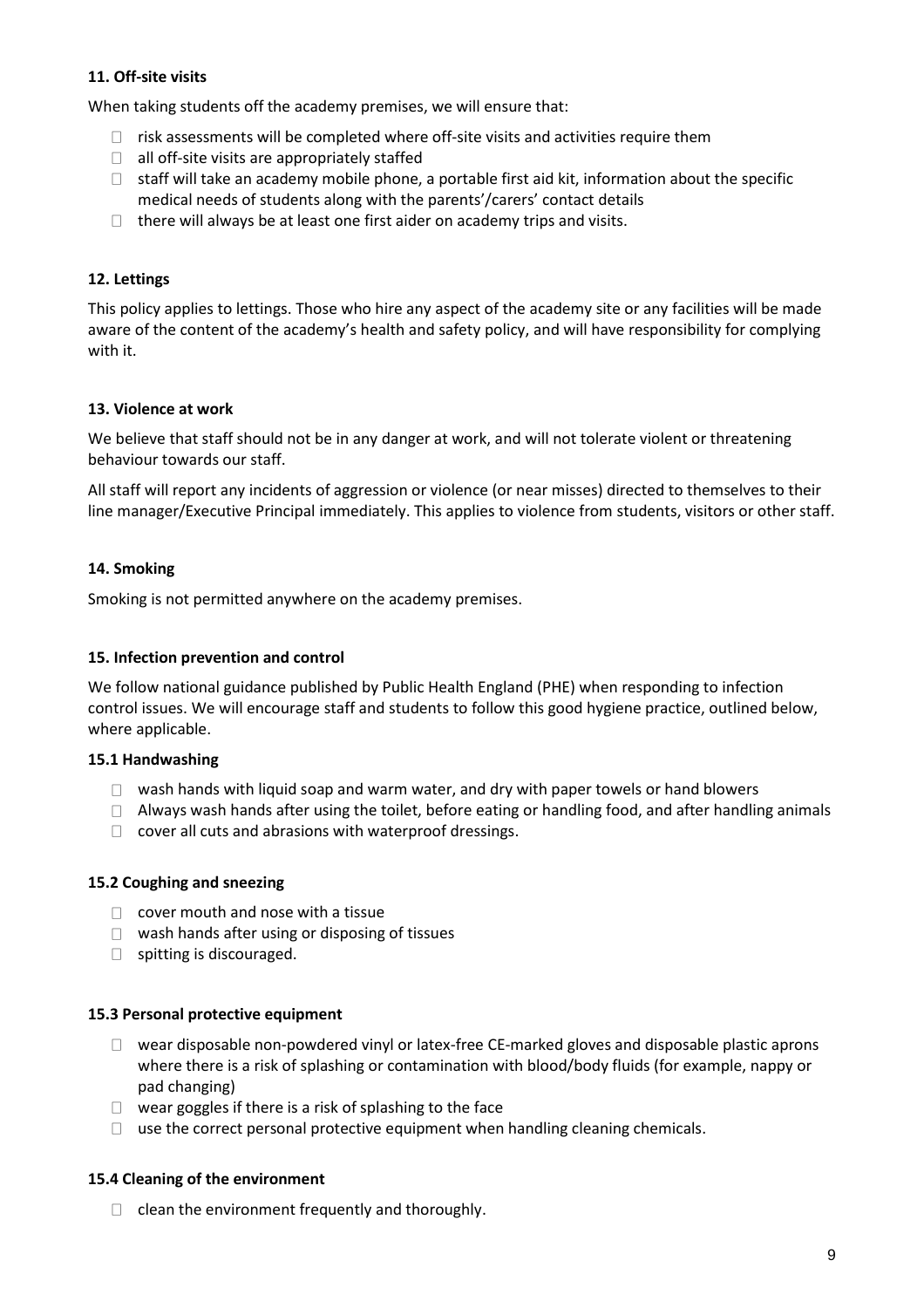## **15.5 Cleaning of blood and body fluid spillages**

- $\Box$  clean up all spillages of blood, faeces, saliva, vomit, nasal and eye discharges immediately and wear personal protective equipment
- $\Box$  when spillages occur, clean using a product that combines both a detergent and a disinfectant and use as per manufacturer's instructions. Ensure it is effective against bacteria and viruses and suitable for use on the affected surface
- $\Box$  never use mops for cleaning up blood and body fluid spillages use disposable paper towels and discard clinical waste as described below
- $\Box$  make spillage kits available for blood spills.

## **15.6 Laundry**

- $\Box$  wash laundry in a separate dedicated facility
- $\Box$  wash soiled linen separately and at the hottest wash the fabric will tolerate
- $\Box$  wear personal protective clothing when handling soiled linen
- $\Box$  bag children's soiled clothing to be sent home, never rinse by hand.

#### **15.7 Clinical waste**

- $\Box$  always segregate domestic and clinical waste, in accordance with local policy
- $\Box$  used nappies/pads, gloves, aprons and soiled dressings are stored in correct clinical waste bags in foot-operated bins
- $\Box$  remove clinical waste with a registered waste contractor
- $\Box$  remove all clinical waste bags when they are two-thirds full and store in a dedicated, secure area while awaiting collection.

#### **15.8 Animals**

- $\Box$  wash hands before and after handling any animals
- $\Box$  keep animals' living quarters clean and away from food areas
- $\Box$  dispose of animal waste regularly, and keep litter boxes away from students
- $\Box$  supervise students when playing with animals
- $\Box$  seek veterinary advice on animal welfare and animal health issues, and the suitability of the animal as a pet.

#### **15.9 Students vulnerable to infection**

Some medical conditions make students vulnerable to infections that would rarely be serious in most children. The academy will normally have been made aware of such vulnerable children. These children are particularly vulnerable to chickenpox, measles or slapped cheek disease (parvovirus B19) and, if exposed to either of these, the parent/carer will be informed promptly and further medical advice sought.

#### **15.10 Exclusion periods for infectious diseases**

The academy will follow recommended exclusion periods outlined by Public Health England, summarised in appendix 3.

In the event of an epidemic/pandemic, we will follow advice from Public Health England about the appropriate course of action.

#### **16. New and expectant mothers**

Risk assessments will be carried out whenever any employee or student notifies the academy that they are pregnant.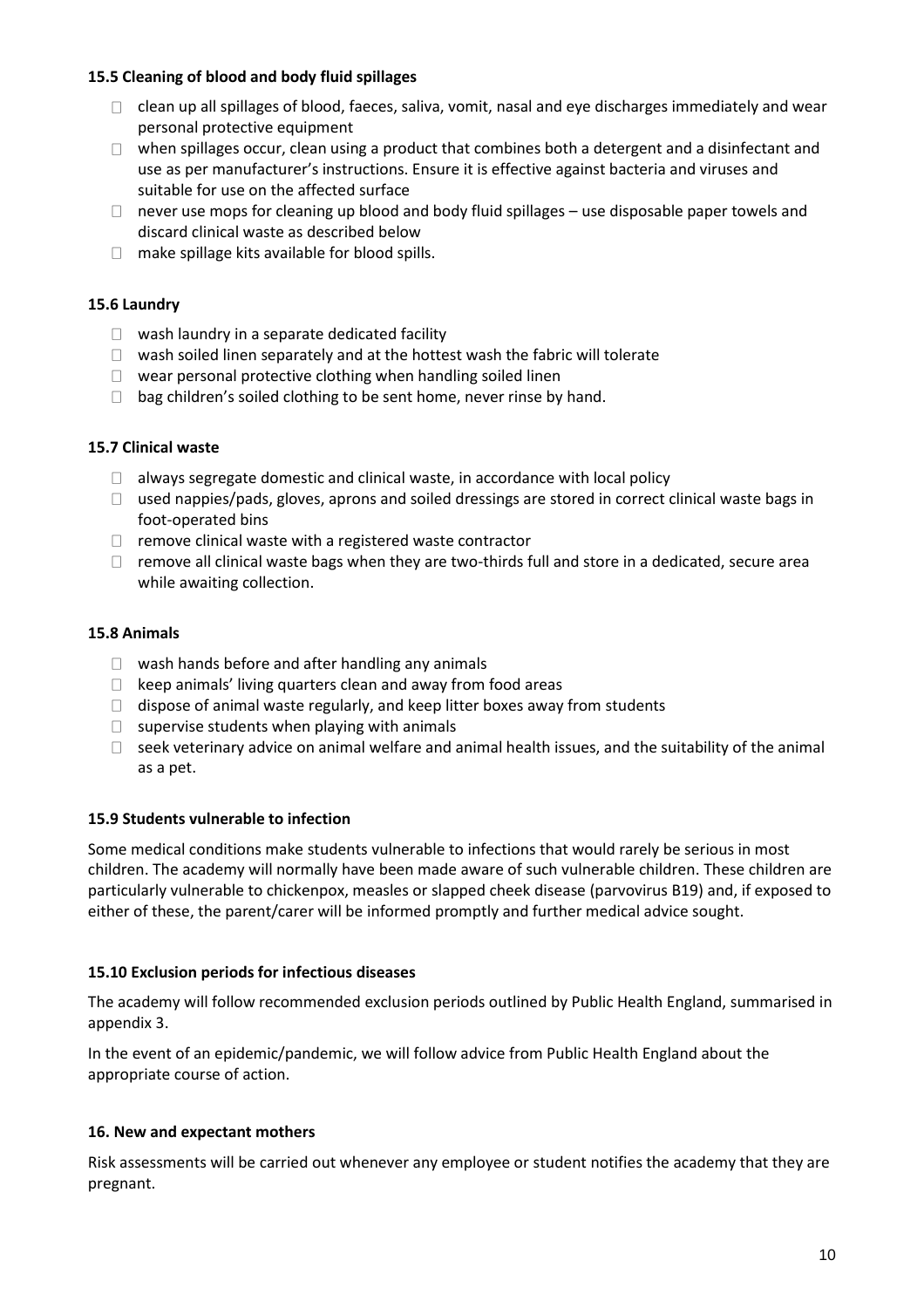Appropriate measures will be put in place to control risks identified. Some specific risks are summarised below:

- $\Box$  chickenpox can affect the pregnancy if a woman has not already had the infection. Expectant mothers should report exposure to antenatal carer and GP at any stage of exposure. Shingles is caused by the same virus as chickenpox, so anyone who has not had chickenpox is potentially vulnerable to the infection if they have close contact with a case of shingles
- $\Box$  if a pregnant woman comes into contact with measles or German measles (rubella), she should inform her antenatal carer and GP immediately to ensure investigation
- $\Box$  slapped cheek disease (parvovirus B19) can occasionally affect an unborn child. If exposed early in pregnancy (before 20 weeks), the pregnant woman should inform her antenatal care and GP as this must be investigated promptly.

# **17. Occupational stress**

We are committed to promoting high levels of health and wellbeing and recognise the importance of identifying and reducing workplace stressors through risk assessment.

Systems are in place within the academy for responding to individual concerns and monitoring staff workloads.

## **18. Accident reporting**

*In addition to the below, maintained academies should check whether they have any obligations to report accident and first aid records to their local authority.*

#### **18.1 Accident record book**

- $\Box$  the academy utilises a specialist software package, HANDSAM, for the recording of all incidents and accidents
- $\Box$  the HANDSAM system will be completed as soon as possible after the accident occurs by the member of staff or first aider who dealt with the incident/ accident
- $\Box$  as much detail as possible will be supplied when reporting an accident
- $\Box$  records will be retained by the academy for a minimum of three years, in accordance with regulation 25 of the Social Security (Claims and Payments) Regulations 1979, and then securely disposed of.

#### **18.2 Reporting to the Health and Safety Executive**

Specific rules relate to reporting of accidents in schools which are outlined in the following document issued by the HSE[: http://www.hse.gov.uk/pUbns/edis1.pdf](http://www.hse.gov.uk/pUbns/edis1.pdf)

The Director of Finance & Premises will keep a record of any accident which results in a reportable injury, disease, or dangerous occurrence as defined in the RIDDOR 2013 legislation (regulations 4, 5, 6 and 7).

The Director of Finance & Premises will report these to the Health and Safety Executive as soon as is reasonably practicable and in any event within 10 days of the incident.

Reportable injuries, diseases or dangerous occurrences include:

- $\Box$  death
- $\Box$  specified injuries. These are:
	- o fractures, other than to fingers, thumbs and toes
	- o amputations
	- o any injury likely to lead to permanent loss of sight or reduction in sight
	- $\circ$  any crush injury to the head or torso causing damage to the brain or internal organs
	- o serious burns (including scalding)
	- o any scalping requiring hospital treatment
	- o any loss of consciousness caused by head injury or asphyxia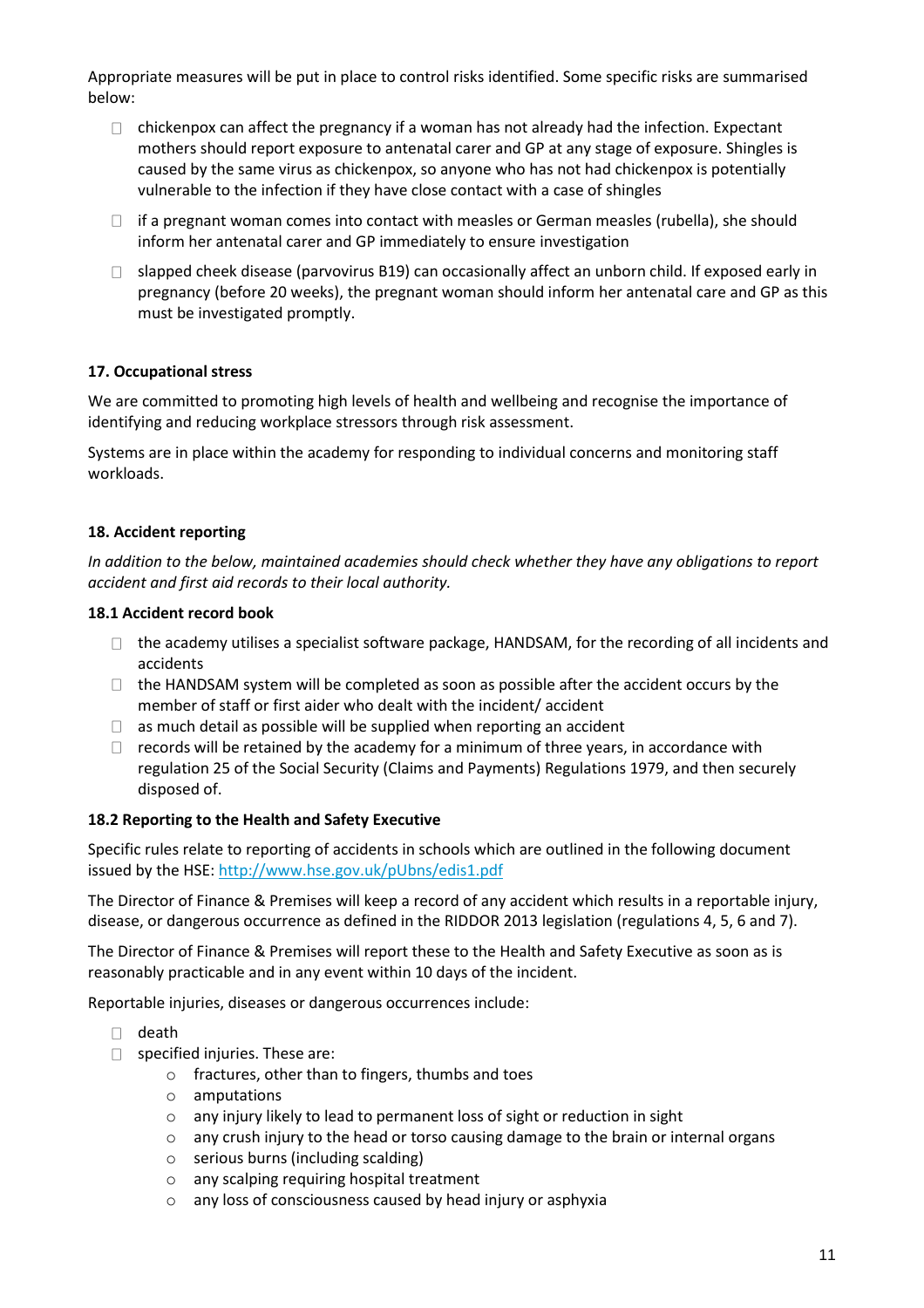- o any other injury arising from working in an enclosed space which leads to hypothermia or heat-induced illness, or requires resuscitation or admittance to hospital for more than 24 hours
- $\Box$  injuries where an employee is away from work or unable to perform their normal work duties for more than seven consecutive days
- $\Box$  where an accident leads to someone being taken to hospital
- $\Box$  where something happens that does not result in an injury, but could have done
- $\Box$  near-miss events that do not result in an injury, but could have done. Examples of near-miss events include, but are not limited to:
	- o the collapse or failure of load-bearing parts of lifts and lifting equipment
	- o the accidental release of a biological agent likely to cause severe human illness
	- $\circ$  the accidental release or escape of any substance that may cause a serious injury or damage to health
	- o an electrical short circuit or overload causing a fire or explosion.

Information on how to make a RIDDOR report is available here:

[How to make a RIDDOR report,](http://www.hse.gov.uk/riddor/report.htm) HSE:<http://www.hse.gov.uk/riddor/report.htm>

## **19. Training**

Staff are provided with health and safety training as part of their induction process. This is provided through the HANDSAM system.

Staff who work in high risk environments, such as in site staff, science labs or with woodwork equipment, or work with students with special educational needs (SEN), are given additional health and safety training as appropriate to their working environment and needs.

## **20. Monitoring**

This policy will be reviewed by the Director of Finance & Premises every two years.

At every review, the policy will be approved by the Board of Trustees.

## **21. Links with other policies**

This health and safety policy links to the following policies:

- Plume Academy Emergency Plan (PAEP)
- Medical Policy
- Accessibility plan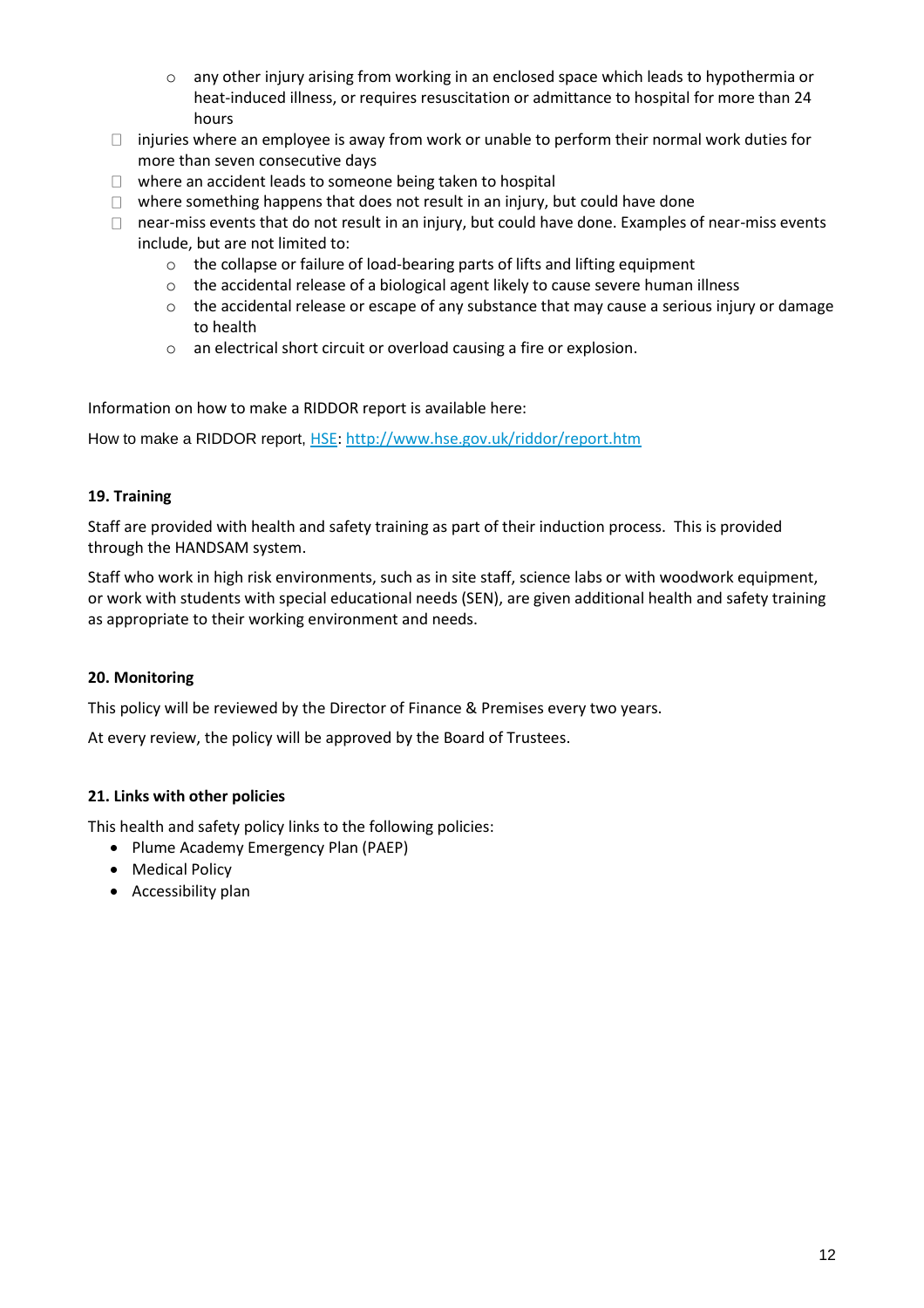# **Appendix 1. Fire safety checklist**

| <b>Issue to check</b>                                                                    | Yes/No |
|------------------------------------------------------------------------------------------|--------|
| Are fire regulations prominently displayed?                                              |        |
| Is fire-fighting equipment, including fire blankets,<br>in place?                        |        |
| Does fire-fighting equipment give details for the<br>type of fire it should be used for? |        |
| Are fire exits clearly labelled?                                                         |        |
| Are fire doors fitted with self-closing<br>mechanisms?                                   |        |
| Are flammable materials stored away from open<br>flames?                                 |        |
| Do all staff and students understand what to do<br>in the event of a fire?               |        |
| Can you easily hear the fire alarm from all areas?                                       |        |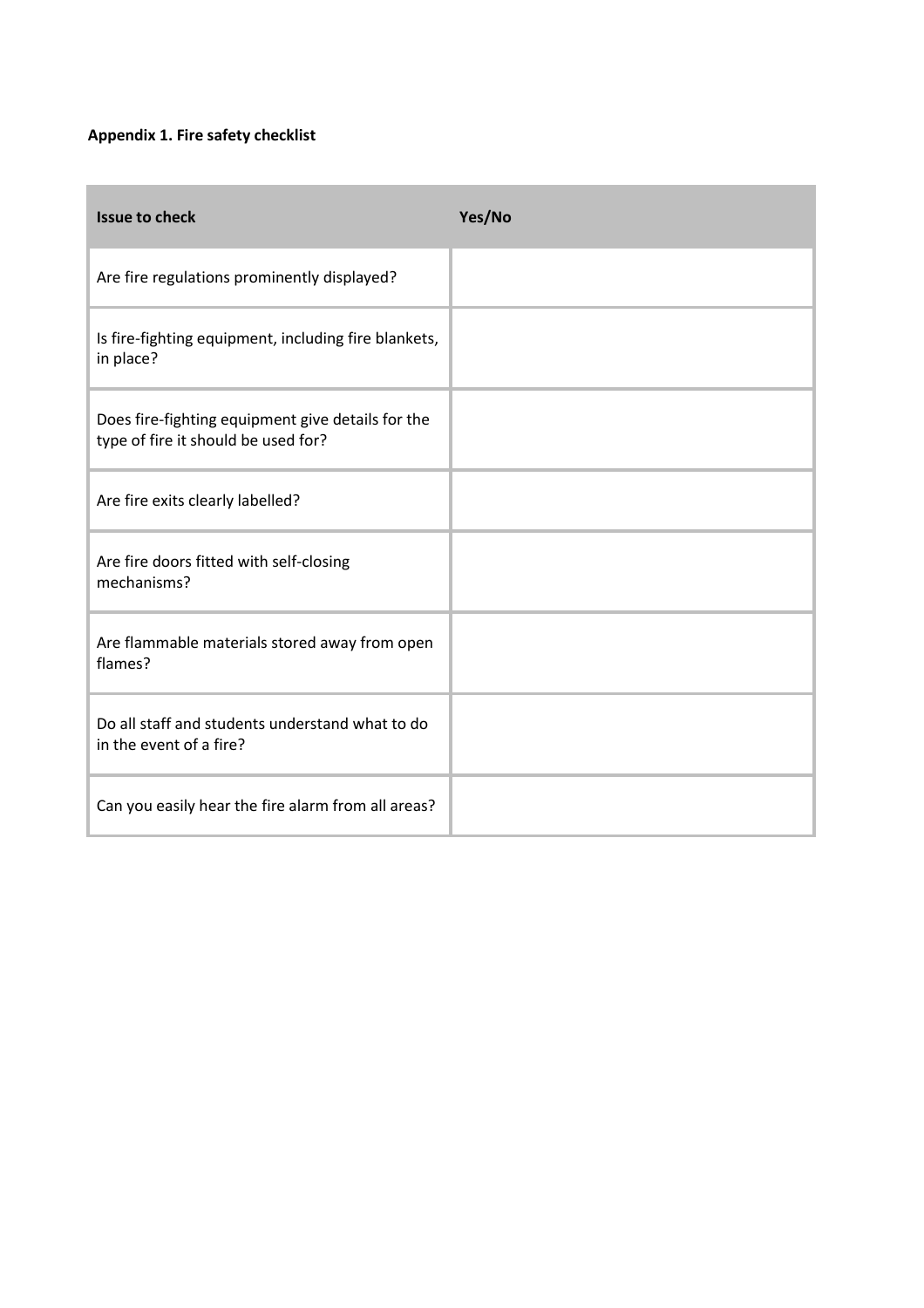# **Appendix 2. Asbestos record**

*The text in this table are suggestions only. The table will need to be adapted to your academy's specific circumstances.* 

| Location   | Product         | How much   | <b>Surface coating</b> | <b>Condition</b> | Ease of access   | Asbestos type | <b>Comment</b> |
|------------|-----------------|------------|------------------------|------------------|------------------|---------------|----------------|
| Roof       | Asbestos cement | Whole roof | <b>None</b>            | Fairly good      | <b>Difficult</b> | White         |                |
| Store room | Pipes           | 6x3m       | Metal case             | Good             | Medium           | Unknown       |                |
|            |                 |            |                        |                  |                  |               |                |
|            |                 |            |                        |                  |                  |               |                |
|            |                 |            |                        |                  |                  |               |                |
|            |                 |            |                        |                  |                  |               |                |
|            |                 |            |                        |                  |                  |               |                |
|            |                 |            |                        |                  |                  |               |                |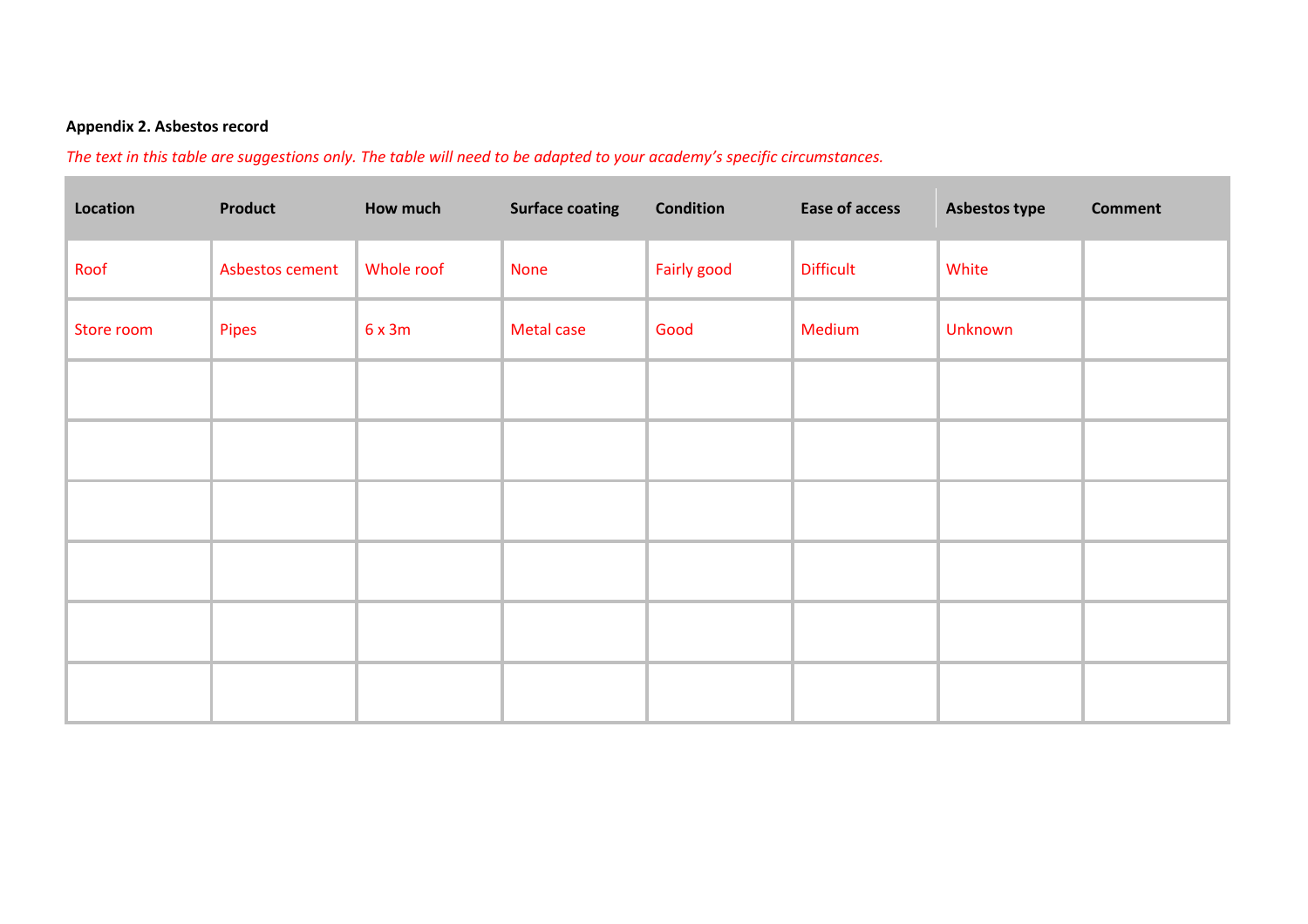## **Appendix 3. Recommended absence period for preventing the spread of infection**

This list of recommended absence periods for preventing the spread of infection is taken from [non-statutory guidance for academies and other childcare settings](https://www.gov.uk/government/uploads/system/uploads/attachment_data/file/522337/Guidance_on_infection_control_in_schools.pdf) from Public Health England (PHE).

#### **Rashes and skin infections**

**Tara** 

| <b>Infection or complaint</b> | Recommended period to be kept away from academy or<br>nursery | <b>Comments</b>                                                                                                                                                                                                                                                                                                                          |
|-------------------------------|---------------------------------------------------------------|------------------------------------------------------------------------------------------------------------------------------------------------------------------------------------------------------------------------------------------------------------------------------------------------------------------------------------------|
| Athlete's foot                | None                                                          | Athlete's foot is not a serious condition. Treatment is recommended.                                                                                                                                                                                                                                                                     |
| Chickenpox                    | Until all vesicles have crusted over                          | Some medical conditions make children vulnerable to infections that<br>would rarely be serious in most children, these include those being<br>treated for leukaemia or other cancers. These children are particularly<br>vulnerable to chickenpox. Chickenpox can also affect pregnancy if a<br>woman has not already had the infection. |
| Cold sores (herpes simplex)   | None                                                          | Avoid kissing and contact with the sores. Cold sores are generally mild<br>and self-limiting.                                                                                                                                                                                                                                            |
| German measles (rubella)*     | Four days from onset of rash (as per "Green Book")            | Preventable by immunisation (MMR x2 doses). If a pregnant woman<br>comes into contact with German measles she should inform her GP<br>and antenatal carer immediately to ensure investigation.                                                                                                                                           |
| Hand, foot and mouth          | None                                                          |                                                                                                                                                                                                                                                                                                                                          |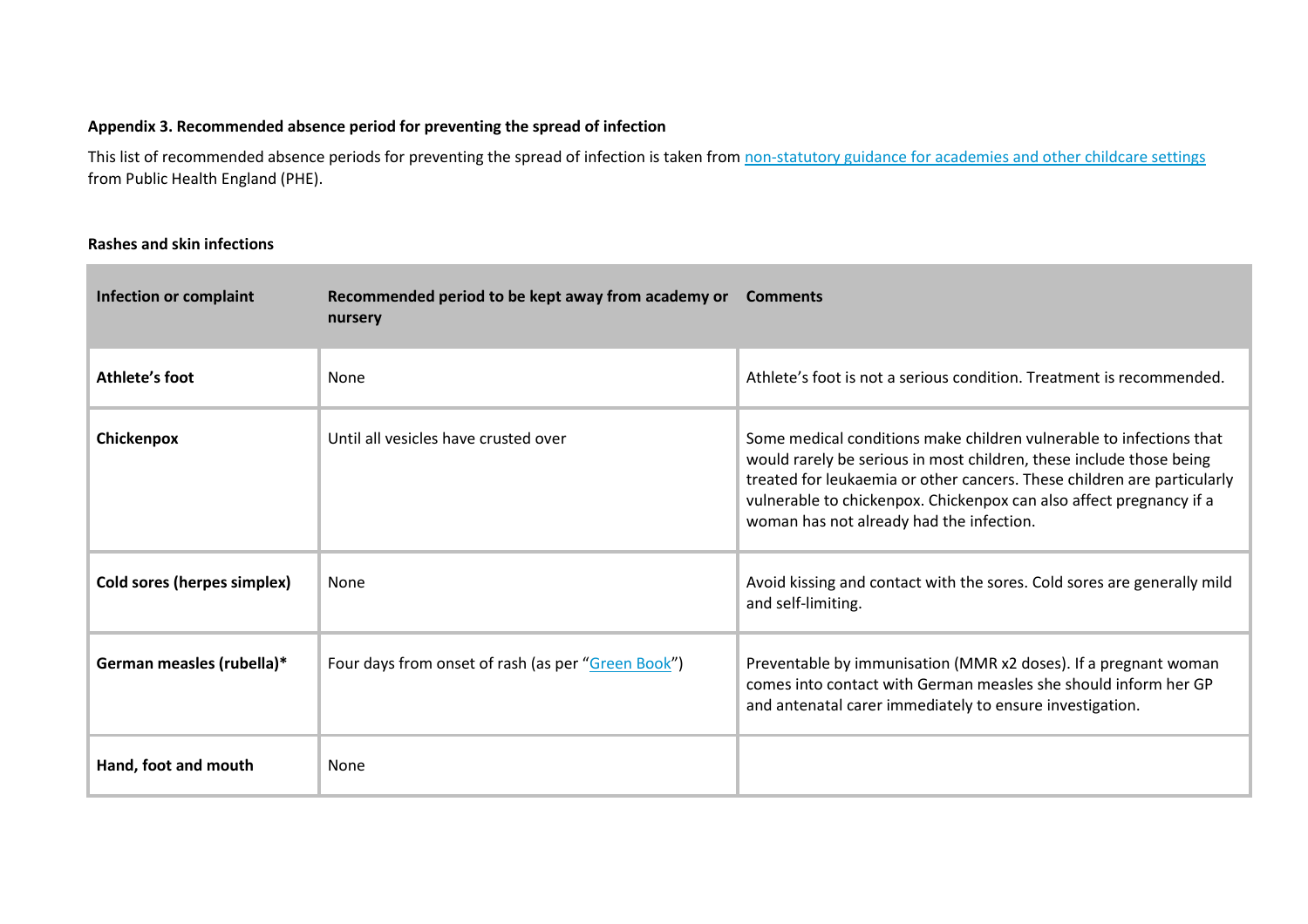| Impetigo                                                           | Until lesions are crusted and healed, or 48 hours after<br>starting antibiotic treatment | Antibiotic treatment speeds healing and reduces the infectious period.                                                                                                                                                                                                                                                                                                                                                                                                                                         |
|--------------------------------------------------------------------|------------------------------------------------------------------------------------------|----------------------------------------------------------------------------------------------------------------------------------------------------------------------------------------------------------------------------------------------------------------------------------------------------------------------------------------------------------------------------------------------------------------------------------------------------------------------------------------------------------------|
| Measles*                                                           | Four days from onset of rash                                                             | Preventable by immunisation (MMR x2 doses). Some medical<br>conditions make children vulnerable to infections that would rarely be<br>serious in most children, these include those being treated for<br>leukaemia or other cancers. These children are particularly vulnerable<br>to measles. Measles during pregnancy can result in early delivery or<br>even loss of the baby. If a pregnant woman is exposed she should<br>immediately inform whoever is giving antenatal care to ensure<br>investigation. |
| Molluscum contagiosum                                              | None                                                                                     | A self-limiting condition.                                                                                                                                                                                                                                                                                                                                                                                                                                                                                     |
| Ringworm                                                           | Exclusion not usually required                                                           | Treatment is required.                                                                                                                                                                                                                                                                                                                                                                                                                                                                                         |
| Roseola (infantum)                                                 | None                                                                                     |                                                                                                                                                                                                                                                                                                                                                                                                                                                                                                                |
| <b>Scabies</b>                                                     | Child can return after first treatment                                                   | Household and close contacts require treatment.                                                                                                                                                                                                                                                                                                                                                                                                                                                                |
| Scarlet fever*                                                     | Child can return 24 hours after starting appropriate<br>antibiotic treatment             | Antibiotic treatment is recommended for the affected child.                                                                                                                                                                                                                                                                                                                                                                                                                                                    |
| <b>Slapped cheek</b><br>syndrome/fifth disease<br>(parvovirus B19) | None (once rash has developed)                                                           | Some medical conditions make children vulnerable to infections that<br>would rarely be serious in most children, these include those being<br>treated for leukaemia or other cancers. These children are particularly<br>vulnerable to parvovirus B19. Slapped cheek disease (parvovirus B19)                                                                                                                                                                                                                  |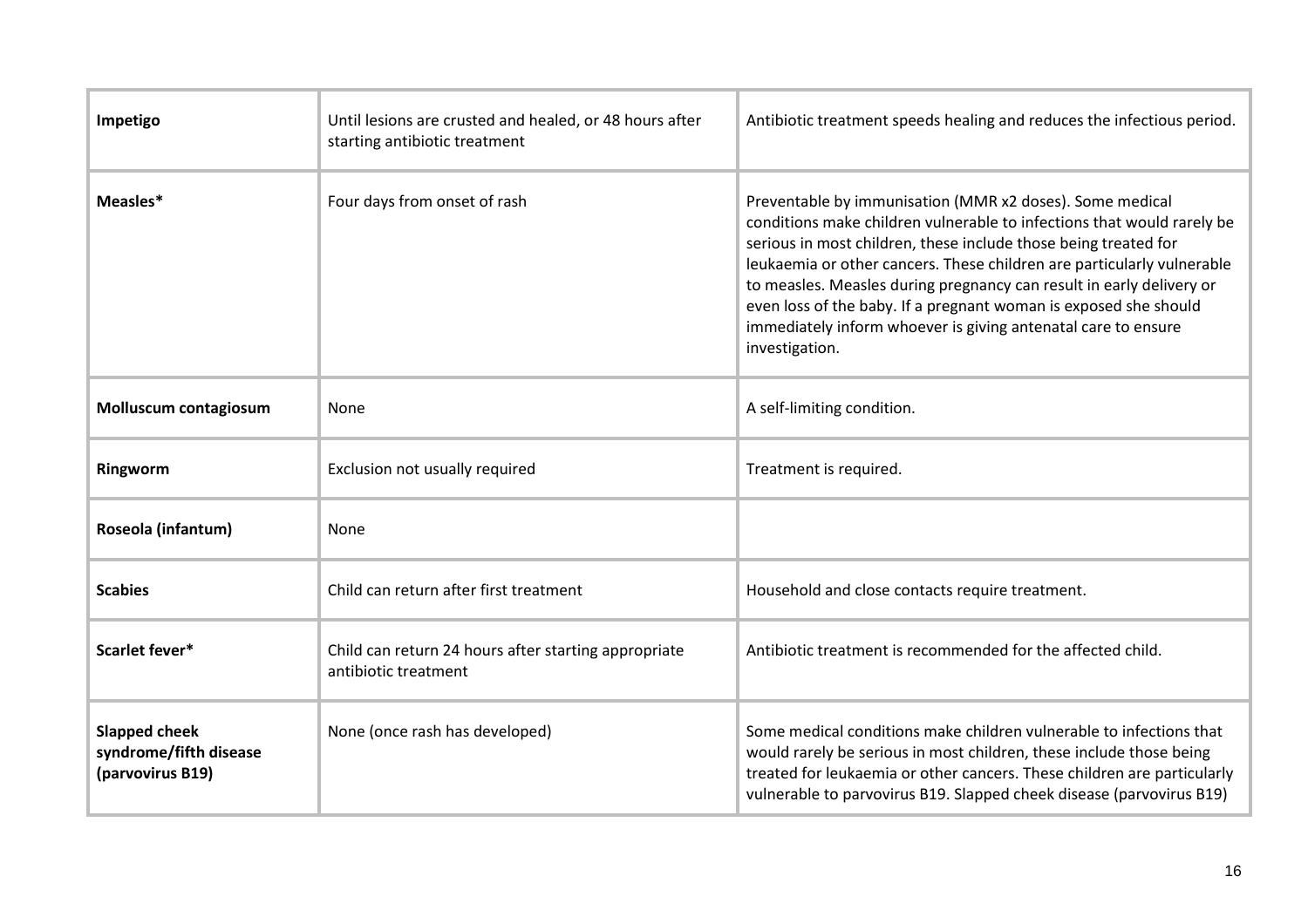|                           |                                                       | can occasionally affect an unborn child. If exposed early in pregnancy<br>(before 20 weeks), inform whoever is giving antenatal care as this must<br>be investigated promptly.                                                                                                                                                                                                                                                                                                                                                              |
|---------------------------|-------------------------------------------------------|---------------------------------------------------------------------------------------------------------------------------------------------------------------------------------------------------------------------------------------------------------------------------------------------------------------------------------------------------------------------------------------------------------------------------------------------------------------------------------------------------------------------------------------------|
| <b>Shingles</b>           | Exclude only if rash is weeping and cannot be covered | Can cause chickenpox in those who are not immune, i.e. have not had<br>chickenpox. It is spread by very close contact and touch. If further<br>information is required, contact your local PHE centre. Some medical<br>conditions make children vulnerable to infections that would rarely be<br>serious in most children, these include those being treated for<br>leukaemia or other cancers. These children are particularly vulnerable<br>to shingles. Shingles can also affect pregnancy if a woman has not<br>already had chickenpox. |
| <b>Warts and verrucae</b> | None                                                  | Verrucae should be covered in swimming pools, gymnasiums and<br>changing rooms.                                                                                                                                                                                                                                                                                                                                                                                                                                                             |

# **Diarrhoea and vomiting illness**

| Infection or complaint                                                                      | Recommended period to be kept away from academy or<br>nursery                                                                                                    | <b>Comments</b>                                                                                                                                                                                                                                                                                                                                           |
|---------------------------------------------------------------------------------------------|------------------------------------------------------------------------------------------------------------------------------------------------------------------|-----------------------------------------------------------------------------------------------------------------------------------------------------------------------------------------------------------------------------------------------------------------------------------------------------------------------------------------------------------|
| Diarrhoea and/or vomiting                                                                   | 48 hours from last episode of diarrhoea or vomiting                                                                                                              |                                                                                                                                                                                                                                                                                                                                                           |
| E. coli 0157 VTEC<br>Typhoid* [and paratyphoid*]<br>(enteric fever) Shigella<br>(dysentery) | Should be excluded for 48 hours from the last episode of<br>diarrhoea. Further exclusion may be required for some<br>children until they are no longer excreting | Further exclusion is required for children aged 5 years or younger and<br>those who have difficulty in adhering to hygiene practices. Children in<br>these categories should be excluded until there is evidence of<br>microbiological clearance. This guidance may also apply to some<br>contacts who may also require microbiological clearance. Please |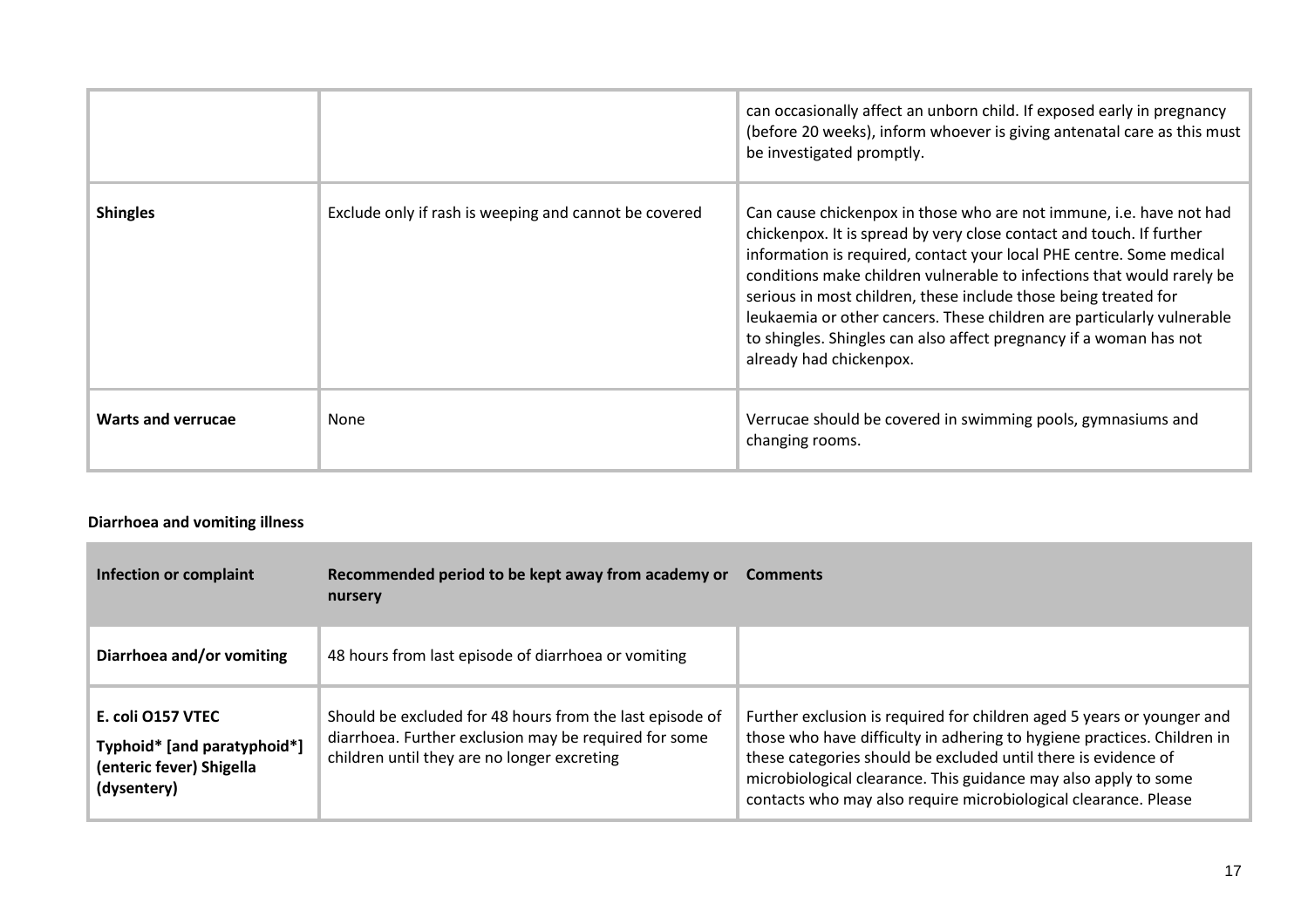|                   |                                                         | consult your local PHE centre for further advice                                      |
|-------------------|---------------------------------------------------------|---------------------------------------------------------------------------------------|
| Cryptosporidiosis | Exclude for 48 hours from the last episode of diarrhoea | Exclusion from swimming is advisable for two weeks after the<br>diarrhoea has settled |

#### **Respiratory infections**

**College** 

| Infection or complaint | Recommended period to be kept away from academy or<br>nursery                                                | <b>Comments</b>                                                                                                                                                                                                                                                                                              |
|------------------------|--------------------------------------------------------------------------------------------------------------|--------------------------------------------------------------------------------------------------------------------------------------------------------------------------------------------------------------------------------------------------------------------------------------------------------------|
| Flu (influenza)        | Until recovered                                                                                              | Some medical conditions make children vulnerable to infections that<br>would rarely be serious in most children, these include those being<br>treated for leukaemia or other cancers. It may be advisable for these<br>children to have additional immunisations, for example pneumococcal<br>and influenza. |
| Tuberculosis*          | Always consult your local PHE centre                                                                         | Some medical conditions make children vulnerable to infections that<br>would rarely be serious in most children, these include those being<br>treated for leukaemia or other cancers. It may be advisable for these<br>children to have additional immunisations, for example pneumococcal<br>and influenza. |
| Whooping cough*        | Five days from starting antibiotic treatment, or 21 days<br>from onset of illness if no antibiotic treatment | Preventable by vaccination. After treatment, non-infectious coughing<br>may continue for many weeks. Your local PHE centre will organise any<br>contact tracing necessary.                                                                                                                                   |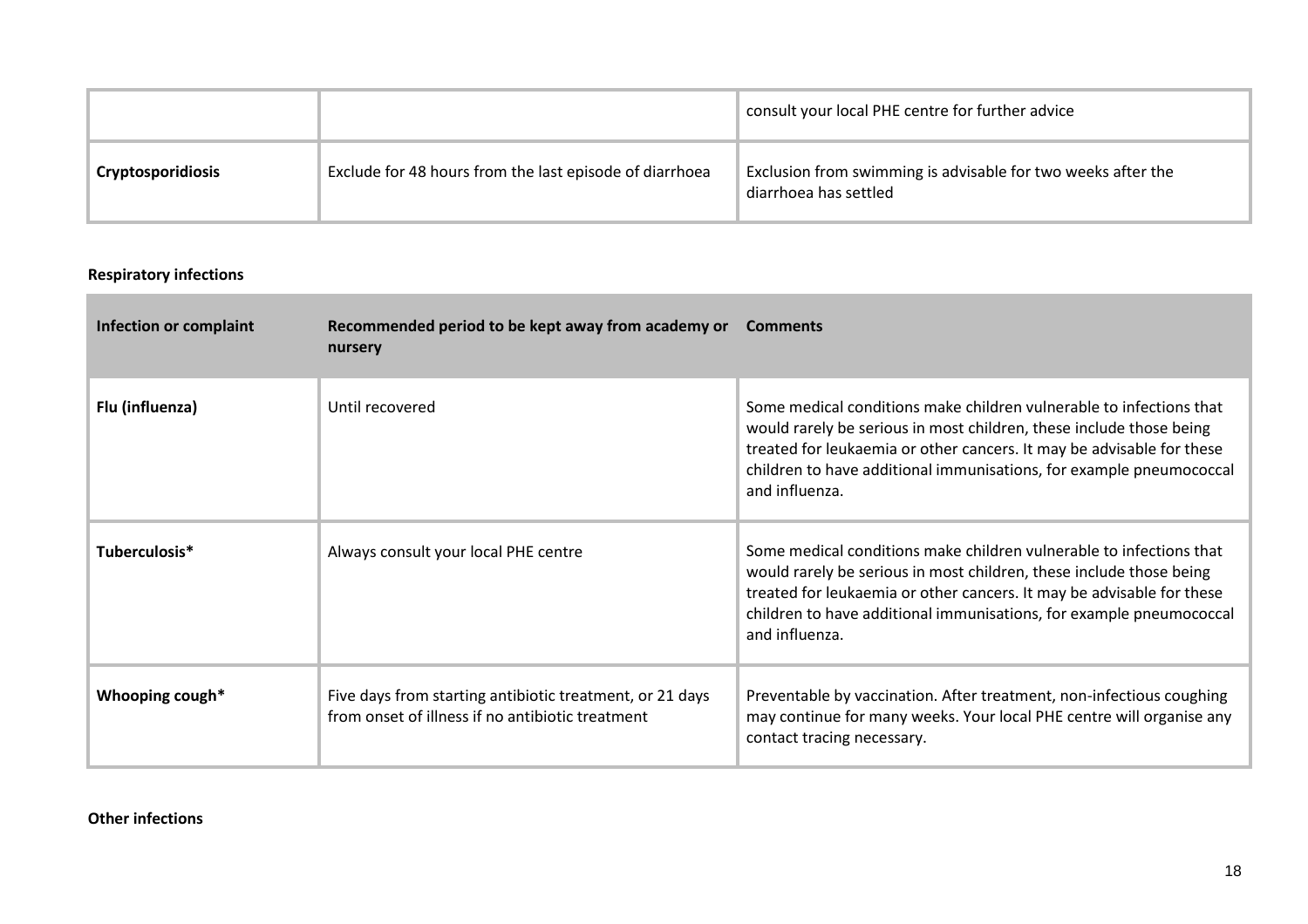| <b>Infection or complaint</b> | Recommended period to be kept away from academy or<br>nursery                                          | <b>Comments</b>                                                                                                                                                                                                                                                                                                                                                                                                                                                                                                                                                                                                                                 |
|-------------------------------|--------------------------------------------------------------------------------------------------------|-------------------------------------------------------------------------------------------------------------------------------------------------------------------------------------------------------------------------------------------------------------------------------------------------------------------------------------------------------------------------------------------------------------------------------------------------------------------------------------------------------------------------------------------------------------------------------------------------------------------------------------------------|
| Conjunctivitis                | None                                                                                                   | If an outbreak/cluster occurs, consult your local PHE centre.                                                                                                                                                                                                                                                                                                                                                                                                                                                                                                                                                                                   |
| Diphtheria*                   | Exclusion is essential. Always consult with your local HPT                                             | Family contacts must be excluded until cleared to return by your local<br>PHE centre. Preventable by vaccination. Your local PHE centre will<br>organise any contact tracing necessary.                                                                                                                                                                                                                                                                                                                                                                                                                                                         |
| <b>Glandular fever</b>        | None                                                                                                   |                                                                                                                                                                                                                                                                                                                                                                                                                                                                                                                                                                                                                                                 |
| <b>Head lice</b>              | None                                                                                                   | Treatment is recommended only in cases where live lice have been<br>seen.                                                                                                                                                                                                                                                                                                                                                                                                                                                                                                                                                                       |
| <b>Hepatitis A*</b>           | Exclude until seven days after onset of jaundice (or seven<br>days after symptom onset if no jaundice) | In an outbreak of hepatitis A, your local PHE centre will advise on<br>control measures.                                                                                                                                                                                                                                                                                                                                                                                                                                                                                                                                                        |
| Hepatitis B*, C*, HIV/AIDS    | None                                                                                                   | Hepatitis B and C and HIV are bloodborne viruses that are not<br>infectious through casual contact. All spillages of blood should be<br>cleaned up immediately (always wear PPE). When spillages occur,<br>clean using a product that combines both a detergent and a<br>disinfectant. Use as per manufacturer's instructions and ensure it is<br>effective against bacteria and viruses and suitable for use on the<br>affected surface. Never use mops for cleaning up blood and body fluid<br>spillages - use disposable paper towels and discard clinical waste as<br>described below. A spillage kit should be available for blood spills. |